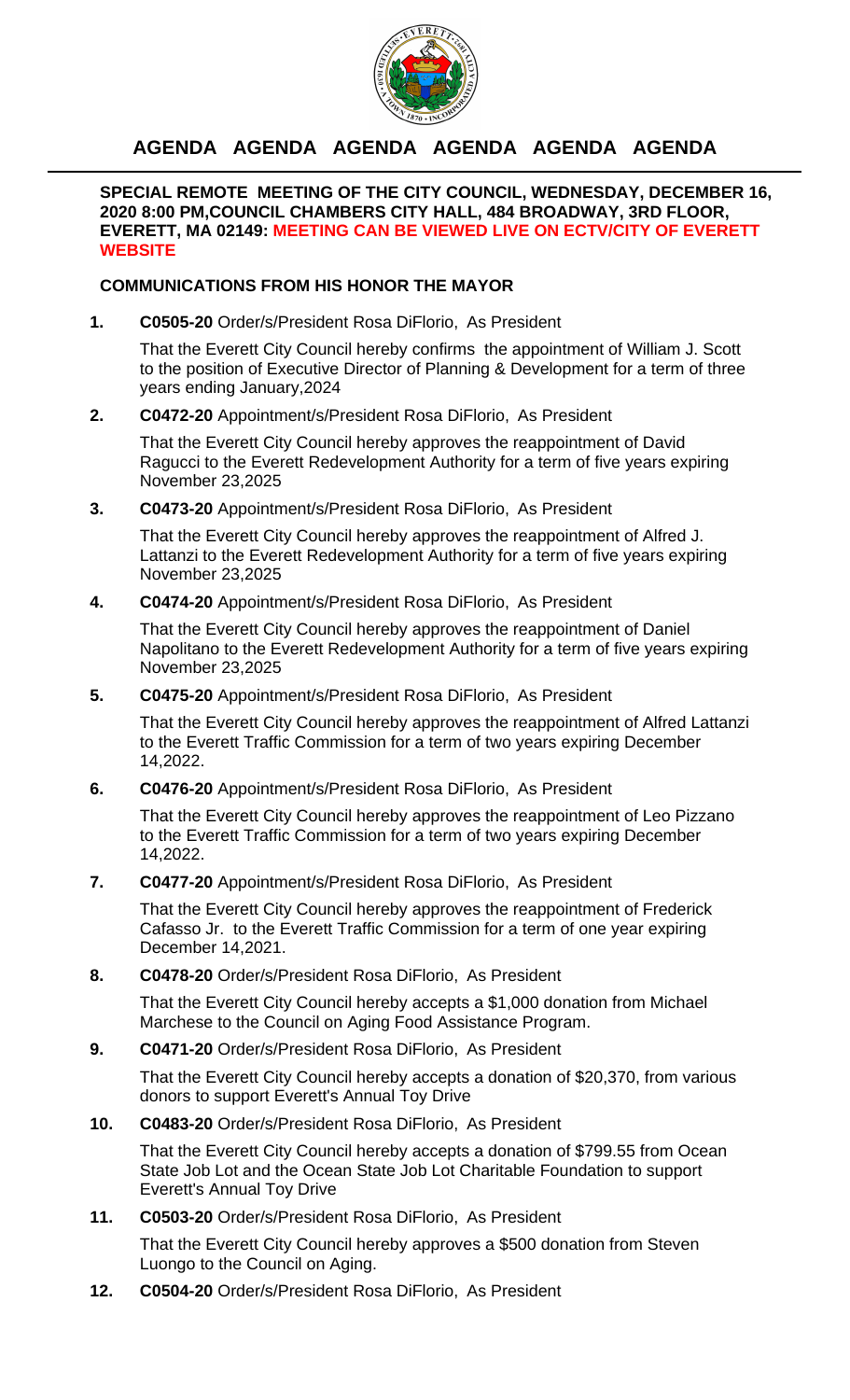That the Everett City Council hereby approves a \$500 donation from Steven Luongo to the Offices of Human Services

#### **PETITIONS AND LICENSES**

**13. C0506-20** Petition/s/President Rosa DiFlorio, As President

That the Everett City Council hereby approves the renewal of a class one motor vehicle dealer license for Honda cars of Boston at 100 Broadway

**14. C0479-20** Petition/s/President Rosa DiFlorio, As President

That the Everett City Council hereby approves the renewal of a class two motor vehicle dealer license for Ferry St. Auto Sales at 152 Ferry St

**15. C0480-20** Petition/s/President Rosa DiFlorio, As President

That the Everett City Council hereby approves the renewal of a class two motor vehicle dealer license for Ferry St. Service Auto Sales at 464 Ferry St

**16. C0481-20** Petition/s/President Rosa DiFlorio, As President

That the Everett City Council hereby approves the renewal of a class two motor vehicle dealer license for Everett Auto Gallery at 1993 Revere beach Pkwy

**17. C0484-20** Petition/s/President Rosa DiFlorio, As President

That the Everett City Council hereby approves the renewal of a class two motor vehicle dealer license for Carlider USA LLC

**18. C0485-20** Petition/s/President Rosa DiFlorio, As President

That the Everett City Council hereby approves the renewal of a class two motor vehicle dealer license for NE Body Works Inc. at 36 Mystic St

**19. C0486-20** Petition/s/President Rosa DiFlorio, As President

That the Everett City Council hereby approves the renewal of a class three motor vehicle dealer license for Second St Iron & Metals at 285 Second St.

**20. C497-20** Petition/s/President Rosa DiFlorio, As President

That the Everett City Council hereby approves the renewal of a class two motor vehicle dealer license for Caruso automotive at 49 Robin St

**21. C0483-20** Petition/s/President Rosa DiFlorio, As President

That the Everett City Council hereby approves of the renewal of an inn holder license for Envision Hotel at 1834 Revere Beach Pkwy

**22. C0496-20** Petition/s/President Rosa DiFlorio, As President

That the Everett City Council hereby approves the renewal of a redemption license for Le Redemption Center Inc. at 74 Spring St

**23. C0498-20** Petition/s/President Rosa DiFlorio, As President

That the Everett City Council hereby approves a lodging house license renewal for the Glendale at 322-324 Ferry St

**24. C0499-20** Petition/s/President Rosa DiFlorio, As President

That the Everett City Council hereby approves a lodging house license renewal for the Newport Lodging House at 59 Chelsea St

**25. C0500-20** Petition/s/President Rosa DiFlorio, As President

That the Everett City Council hereby approves a lodging house license renewal for The Marlboro at 51 Chelsea St

**26. C0501-20** Petition/s/President Rosa DiFlorio, As President

That the Everett City Council hereby approves the renewal of a special license for extended hours of operation for Love Hotdog at 1865 revere Beach Pkwy

**27. C0502-20** Petition/s/President Rosa DiFlorio, As President